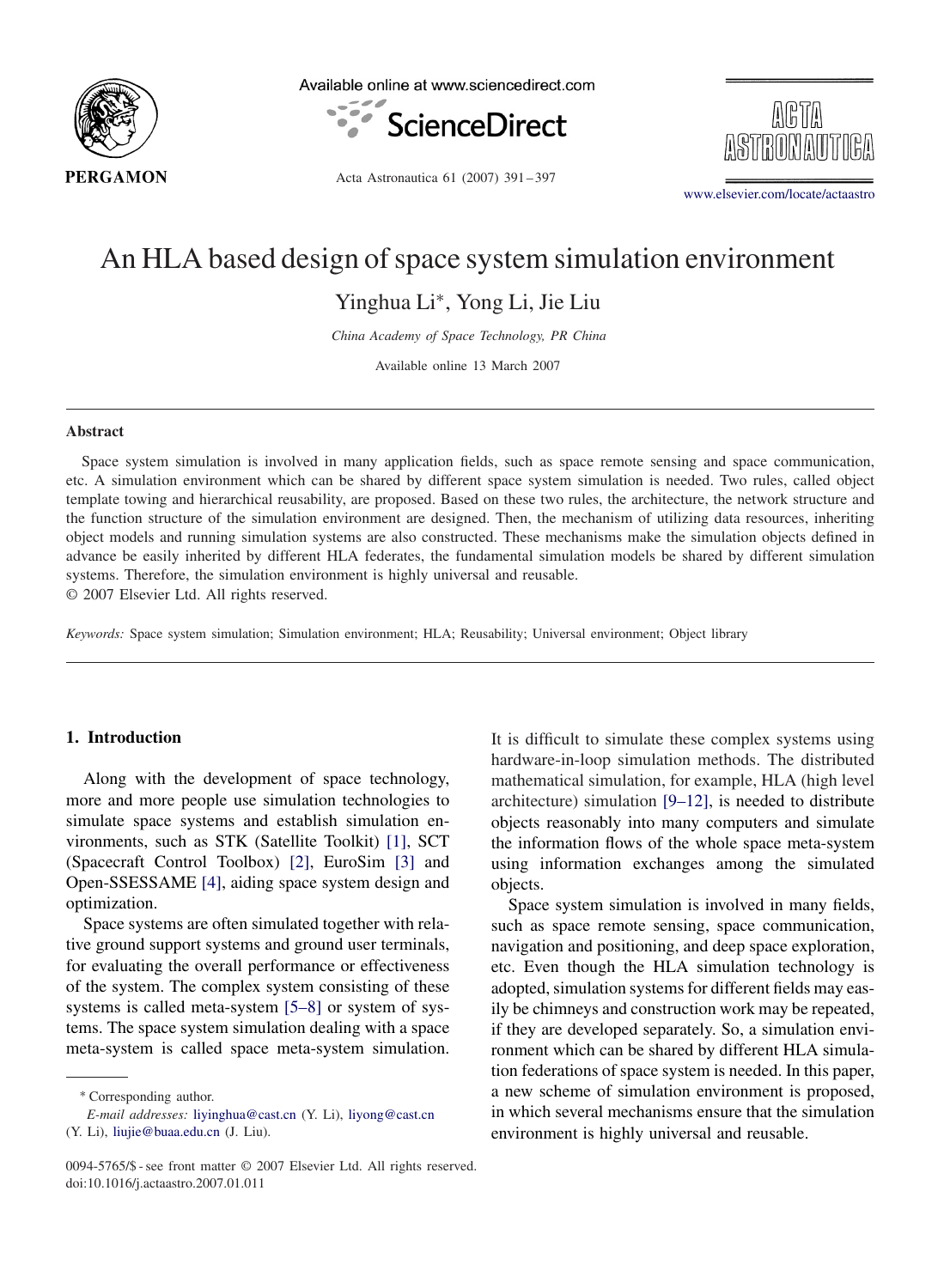## **2. Principles of space system simulation environment design**

As mentioned above, space system simulation is involved in many different application fields. However, for these fields, there are many common things, such as the definition of simulation objects, the fundamental simulation models and the simulation system structure, etc., which can be designed and constructed uniformly and then be shared by different application fields. It is the ultimate rule that the common things are shared as many as possible. Two material principles are raised.

### *2.1. The principle of object template towing*

Using the Joint Warfare Simulation Object Library (JWSOL [\[13\]\)](#page--1-0) in the Joint Warfare System (JWARS) for reference, a uniform Space System Simulation Object Model Library (SSSOML) is established, which consists of an object template library and a fundamental model/algorithm library, see [Fig. 2](#page--1-0) in Section 3.1. The object template library provides the naming of object classes, the inheritance relationship of objects, the definition of object attributes and object methods. The implementation codes of all the object methods are deposited in the fundamental model/algorithm library. Every HLA federation of space system simulation is based on these object templates. This principle makes object behavior or performance models be easily inherited. For details, see Sections 3.3, 3.4 and 4.3.

#### *2.2. The principle of hierarchical reusability*

The reusability of the simulation environment is improved in many aspects and levels as follows.

- In the aspect of simulation technology system, HLA–RTI is adopted to support the reusability of *federate-level*.
- In the aspect of program structure, object-oriented methods are adopted for system modeling and program developing, to improve the reusability of *program-structure-and-code-level*.
- In the aspect of simulation objects, a uniform SSSOML is created to support the reusability of *object-level*.
- In the aspect of simulation resources, uniform databases are setup, in which the fundamental model/algorithm library supports the reusability of *program-function-level*, and the spacecraft database, the space environment database and the simulation

scenario database support the reusability of *datalevel*.

• In the aspect of application systems, every simulation application system uses a universal and consistent structure to support the reusability of *applicationsystem-structure-level*.

## **3. The scheme of the space system simulation environment**

#### *3.1. The architecture*

The space system simulation environment consists of a fundamental software and hardware environment and an application environment. See Fig. 1.

The fundamental software and hardware environment cannot directly support application research by itself, but can provide the basic software and hardware supports.

The application environment consists of data, models, tools and systems directly relevant to simulation applications. See [Fig. 2.](#page--1-0)

(1) *Fundamental resources*: For details of the SSSOML, see Sections 3.3 and 3.4.

(2) *Experiment support tools and systems*: They are COTS (commercial off the shelf) software tools and experiment support systems developed by ourselves. Among them, the scenario management system is a universal editor of simulation objects. It can be run independently or integrated into any application system as a common module.



Fig. 1. The architecture of the space system simulation environment.